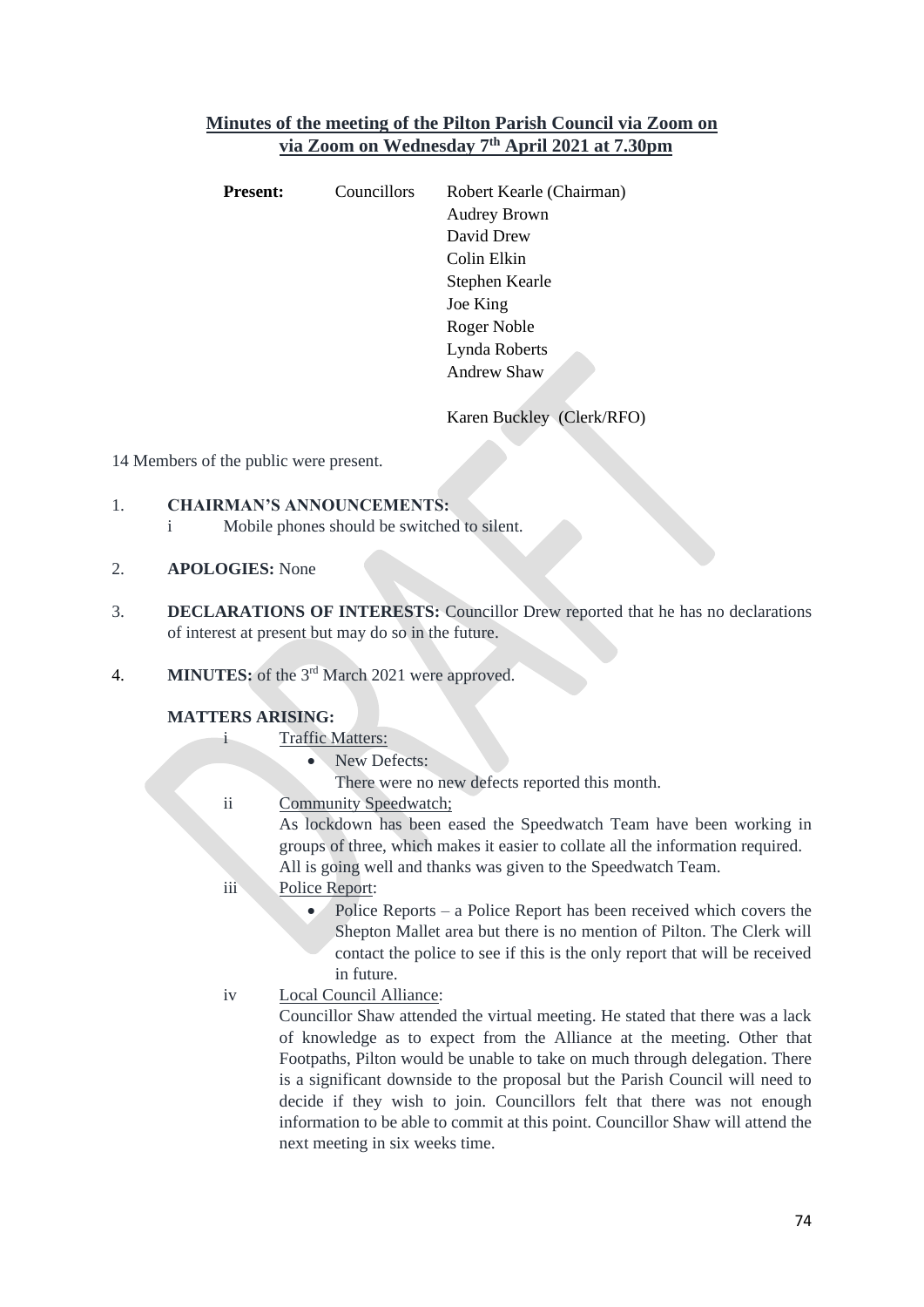v Vegetation:

Now we are out of lockdown residents may use the excuse of nesting birds to not cut back their vegetation but the Parish Council will persevere and have the communication with them.

vi Weir Lane to Ford Footpath improvements:

There has been no further interest from contractors to quote for the work on the Weir Lane Footpath. One quote has been received. The Clerk will ask SALC if the Parish Council can proceed with only one quote.

vii Climate Emergency Funding:

Councillor S Kearle advised that he has received a quote for a 12 seater electric minibus of £60k with and additional cost of £5k for wheelchair access.

Councillors Brown and S Kearle will discuss whether the costs would be viable.

viii Dates of future meetings:

The Clerk stated that a ruling has been made that face to face meetings can resume from May, although the next Parish Council meeting is before this date. This however is being challenged so may be subject to change.

ix Dog Poo Bins:

The Clerk has received three letters of objection regarding siting a Poo Bin in the grass at Mount Pleasant. The Clerk was asked to chase permission from Mr Eavis regarding siting a bin near the allotments but also request if one could be sited at the top of Copse Hill.

The Clerk was asked to contact Highways to seek permission to site a bin by the stile as Ashes Wood.

The Clerk was asked to obtain a quote for signs stating there is a £1000 fine for failing to pick up dog waste.

x Broadband: A resident spoke regarding Truespeed Fibre within Pilton. The company will have to offer access to other providers once initial contract is up, Currently 55 residents have signed up to Truespeed. The company will be canvassing the village once lockdown permits it. In order for it to be viable then 150 properties need to sign up, they would stay with their current provider until their contract end. The Clerk was asked to invite the Truespeed representative to speed at the next Parish Council meeting. Should the company receive the required number then they will provide a free for life community hub for the village, it was suggest that this could be the Playing Fields Pavilion.

xi Possible re-organisation of Council structure within Somerset:

One Somerset may produce better savings than Two Somerset's Councillor Shaw will attend future meetings but Parish Council's will have no say on the final decision as it will be decided by Government. There is online consultation should anyone wishes to comment.

## 5. **PLANNING:**

| <b>Application Number</b>                                      | Proposal                | Applicant & Location       |  |  |
|----------------------------------------------------------------|-------------------------|----------------------------|--|--|
| 2021/0344/FUL                                                  | Proposed alterations to | Mr T Harvey                |  |  |
|                                                                | agricultural building   | Land at Winters Hill Lane, |  |  |
|                                                                |                         | West Compton               |  |  |
|                                                                |                         | <b>Shepton Mallet</b>      |  |  |
| Pilton Parish Council Recommends: APPROVAL                     |                         |                            |  |  |
| 11 letters of objection were received and 1 letter of support. |                         |                            |  |  |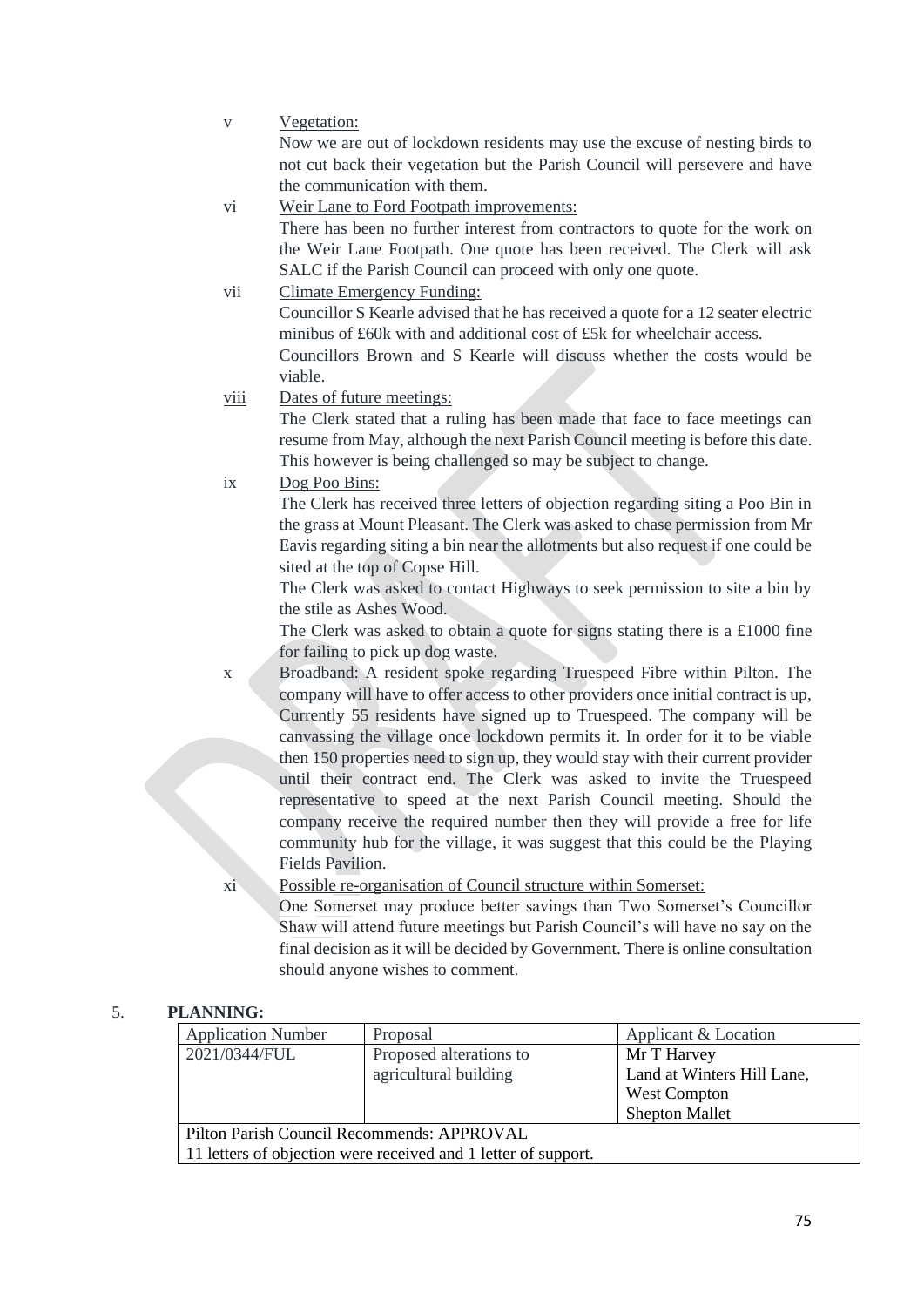Councillor King proposed refusal on the grounds of incomplete necessary details, handling of waste, lack of a sound financial case and not economically viable, Councillor Noble seconded. Councillor Roberts proposed approval, Councillor Drew seconded. The vote was 5 in favour of approval and 3 in favour of refusal.

| 2021/0345/FUL | Erection of an Agricultural      | Mr T Harvey                |
|---------------|----------------------------------|----------------------------|
|               | Workers Dwelling (retrospective) | Land at Winters Hill Lane, |
|               |                                  | West Compton               |
|               |                                  | <b>Shepton Mallet</b>      |

Pilton Parish Council Recommends: APPROVAL

Councillor Noble proposed refusal, Councillor Shaw seconded on the grounds of access to the property, drainage, effluent, run off from field to Red Lake river and public visual amenity. Councillor Roberts proposed acceptance, seconded by Councillor Drew.

| The vote was 4 in favour of approval, 3 for refusal and 1 abstention. |  |
|-----------------------------------------------------------------------|--|
|                                                                       |  |

| 2021/0561/FUL | Erection of a traditionally styled | Mr Martin Sims |
|---------------|------------------------------------|----------------|
|               | 3-bay Carriage House to provide    |                |
|               | additional covered storage.        |                |
|               |                                    |                |

Pilton Parish Council Recommends: APPROVAL The applicant spoke in relation to his proposal.

Councillor King proposed approval, Councillor Elkin seconded, the vote was unanimously in favour of approval.

## **ENFORCEMENT:**

I Councillor Noble advised that a caravan and other vehicles are sited illegally. As you travel to Shepton Mallet to Pilton on the A361, on the old railway bridge lane to the right of the bridge on the Society Bridleway, which runs on Ridge Lane to Knowle Lane on the Western side of Shepton Mallet. The vehicles have not left space for riders to pass.

## 6. **FINANCE:**

i Financial Statement:

|                     |                                           |                                        |  |  |        | <b>Total Funds</b> |
|---------------------|-------------------------------------------|----------------------------------------|--|--|--------|--------------------|
|                     | Balance b/f from 31/03/2021               |                                        |  |  |        | 15,688.30          |
|                     |                                           |                                        |  |  |        |                    |
| <b>Banked</b>       |                                           |                                        |  |  |        |                    |
|                     |                                           |                                        |  |  |        |                    |
|                     | <b>RC</b> Fassam Wright                   |                                        |  |  | £      | 305.00             |
|                     | West Pennard School (adj Uncashed cheque) |                                        |  |  | £      | 1,000.00           |
|                     |                                           |                                        |  |  |        |                    |
|                     |                                           |                                        |  |  |        |                    |
|                     |                                           |                                        |  |  | £      | 1,305.00           |
|                     |                                           |                                        |  |  |        |                    |
| Less cheques drawn: |                                           |                                        |  |  |        |                    |
|                     |                                           |                                        |  |  |        |                    |
| cq number details   |                                           |                                        |  |  |        |                    |
|                     |                                           |                                        |  |  |        |                    |
| 2221                | K Buckley                                 | (£15.50 HWA, stamps 5.10 & Zoom 14.39) |  |  |        | 402.26             |
| 2222                | W Lynn                                    |                                        |  |  |        | 40.00              |
| 2223                | Norton Garden Machinery                   |                                        |  |  | 563.23 |                    |
| 2224                | HMRC (K Buckley 278.60 & R England 16.80) |                                        |  |  | 295.40 |                    |
| 2225                | R England                                 |                                        |  |  |        | 67.70              |
|                     |                                           |                                        |  |  |        |                    |
|                     |                                           |                                        |  |  |        |                    |
|                     |                                           |                                        |  |  |        |                    |
|                     |                                           |                                        |  |  | £      | 1,368.59           |
|                     | Balance at 31/03/2021                     |                                        |  |  | £      | 15,624.71          |
|                     |                                           |                                        |  |  |        |                    |
|                     |                                           |                                        |  |  |        |                    |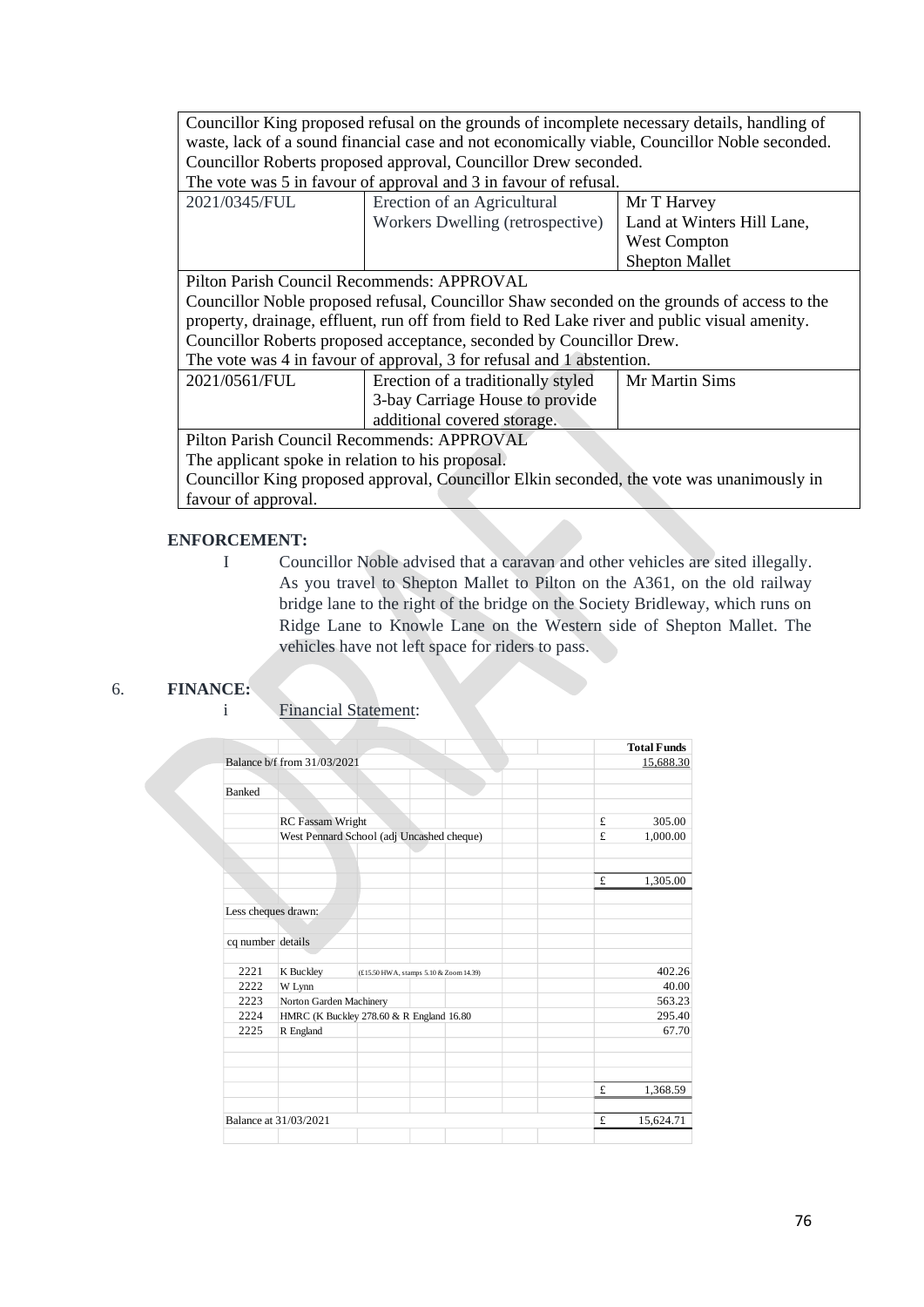### ii Financial News/ Requests for Grants:

The Clerk advised that an adjustment was made as the cheque for West Pennard School as it was never send at the beginning of the first lockdown. The Chairman advised that a local resident had paid for the school minibus in full.

# iii Insurance:

The insurance has been renewed for a year, a saving of £715.35 was achieved by awarding to BHIB. Thanks was given to Councillor Elkin for assisting the Clerk with the renewal. The Clerk was reminded to insure the new mower. The Clerk will do this when she requests the Playing Field Contribution figure.

The Chairman confirmed that there is an annual inspection of the Playing Fields.

# 7. **BURIAL GROUND**

- i Maintenance reports: Councillor Drew reported that everything is good.
- ii Maintenance work: The work regarding the fence has not yet been completed. Councillors R Kealre, Drew, King and Noble will be meeting on the  $17<sup>th</sup>$  April at 9am to complete maintenance work.

The Sandra House Memorial Tree has been planted and Councillor King is watering it weekly.

iii Burial Fees: The Clerk advised that she is waiting until the start of the new financial year to compare the burial fees of other Parishes as they may be publishing new fees.

# 8. **FOOTPATHS**

i Proposed footpath SM16/42 diversion order: This involves a change to the left turn, a new bridge over the stream and the field boundary, moving it away from the house. The Parish Council supports this change.

ii Winter's Hill footpaths SM16/ 4 and SM16/5: A new kissing gate instead of stile will be installed. It was confirmed that the footpaths are no longer blocked but makes uncomfortable walking. Claire Haskins and the Ramblers Association are aware. The owner stated that if there are any further concerns to contact him and he will look to resolve.

## Footpath M16/16

A working party is being assembled to look at this footpath. Councillor King will speak to the owners of the property adjacent to the footpath to request access to the footpath so stone can be barrowed in to firm up the path. Councillor R Kearle will supply the stone and machinery, Councillors Drew, S Kearle and a local resident agreed to help with the work.

Platterwell Lane has been reported to Claire Haskins. The ASBO's currently are unable to carry out the work due to lack of manpower.

## 9. **ITEMS FOR COUNCIL'S INFORMATION:**

## i Roundabout report

Village Litter Pick will take place on Saturday  $1<sup>st</sup>$  May, meeting outside the Village Hall at 9am. Please come along and help keep the village beautiful.

Villagers are asked once again to park considerately, not on corners or blind bends, slow down and be respectful to pedestrians.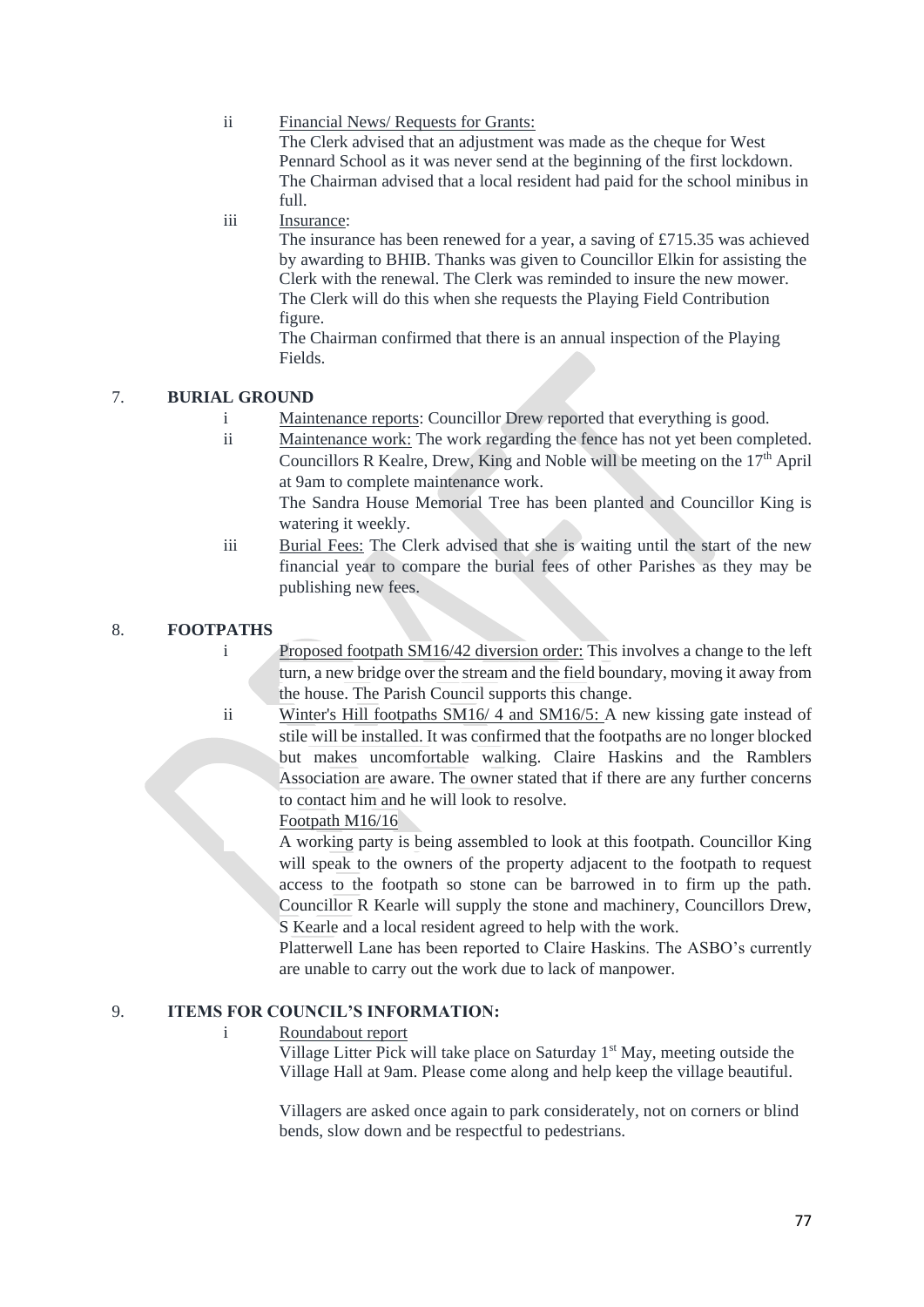Residents are requested to contact the Parish Clerk with their suggested locations of Dog Poo Bins. Residents are reminded that there is a £1000 fine for not picking up your dog waste.

A local resident advised that the bins have not been collected regularly in Burford, they have visited the company but it has no improved. The Parish Council will monitor the situation and the Clerk will make Nigel Hewitt-Cooper aware.

The Bush Lane sign has been stolen. Councillor King and Noble did a litter pick a couple of weeks ago and suggested a village litter pick. It was agreed this would take placed on  $1<sup>st</sup>$ May at 9am.

#### 10. **GFEL**

#### i. Festival Event:

Adrian Coombs from GFEL explained that the potential event would take place on the 17th and or 18th September 2021 with a maximum of 49,999 people including performers and staff. Exact details cannot be provided as it depends on any Govt directives in the future post Step 4. If main Glastonbury Festival takes place then no concerts will take place in that calendar year. The event would have one stage, no public camping and the site would be fenced. It would open at 2pm and close at midnight, bars would close at 11pm. Music would be from 4pm to 11pm with low level background music playing at other times. Food would be available from 2pm to midnight. Any licence given would have conditions. The usual teams would be involved with noise, traffic, and litter control.

Questions to be put to GFEL are as follows:

- Would Mary's Gate be used and where would staff parking be?
- Will there be a village access point?
- Will Village Tickets be available?
- What assurance can you give that there will not be overnight parking, especially if people have been drinking?
- How will noise be controlled in the car parks when people leave the event?
- Is the event a two day event or two, one day events?
- Would traffic leaving the site leave by the usual festival route?
- What will be the impact of the lighting?
- What will be the impact of crowds walking/ driving in the village?
- Residents asked for an email address where further questions could be asked.

The Clerk will forward the above questions to GFEL.

**NEXT MEETING:** Annual Parish Meeting 21<sup>st</sup> April 2021 at 7.30pm Parish Council Meeting Wednesday 5<sup>th</sup> May 2021 at 7.30pm

Meeting closed 10.03pm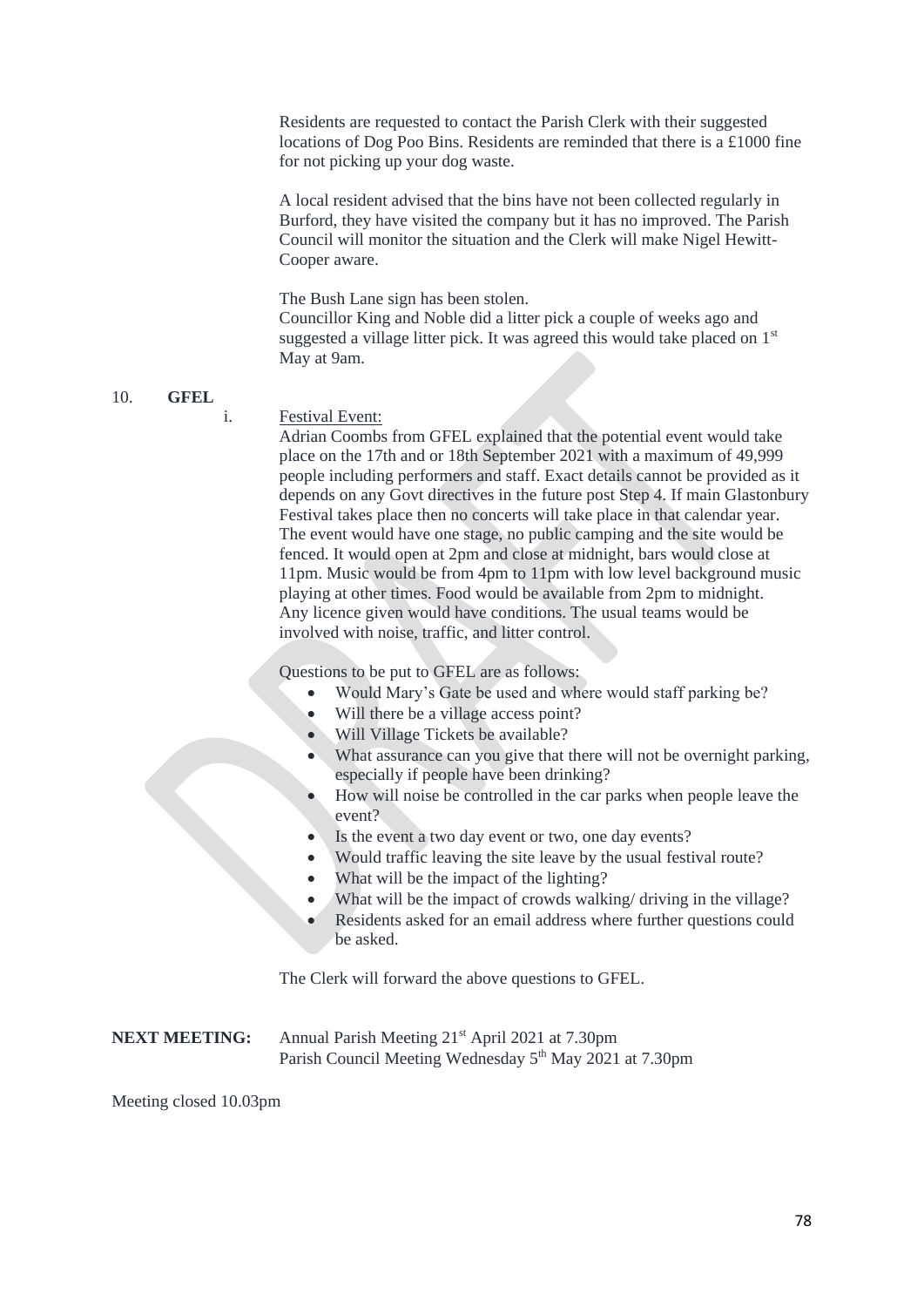# **Pilton Local Residents Questions and Answers**

# **• Would Mary's Gate be used and where would staff parking be?**

Mary's Gate would only be used for normal Farm and Delivery Traffic. Staff numbers using this access would be limited and adequate provision for crew parking provided on site.

# **• Will there be a village access point?**

A route to the site would be identified and an entrance point established for any local residents wishing to walk to the event.

# **• Will Village Tickets be available?**

A priority booking system is currently being considered for villagers to purchase tickets.

# **• What assurance can you give that there will not be overnight parking, especially if people have been drinking?**

Pre event communications including Social Media postings, website comms and / or Terms and Conditions of ticket sales will state that this will not be permitted. If isolated examples do occur, there will be security staff and protocols to deal with this eventuality.

Previous experience of our Offsite Manager at other events with consecutive single day concerts, is that this isn't considered a significant issue.

## **• How will noise be controlled in the car parks when people leave the event?**

Security and stewarding provision will be in the carparks to facilitate the swift exit of all vehicles and prevent any instances of public nuisance and with the pedestrian routes to carparks being stewarded.

Car parks have been specifically selected in areas that are as far away from residents as possible and routes away from them to the main road limit the number of potential properties likely to be affected.

Pre event communications will include the request to exit the site as quickly and quietly as possible.

## **• Is the event a two day event or two, one day events?**

If a licence is granted then it is one event where concerts are able to be delivered on 2 successive nights.

# **• Would traffic leaving the site leave by the usual festival route?**